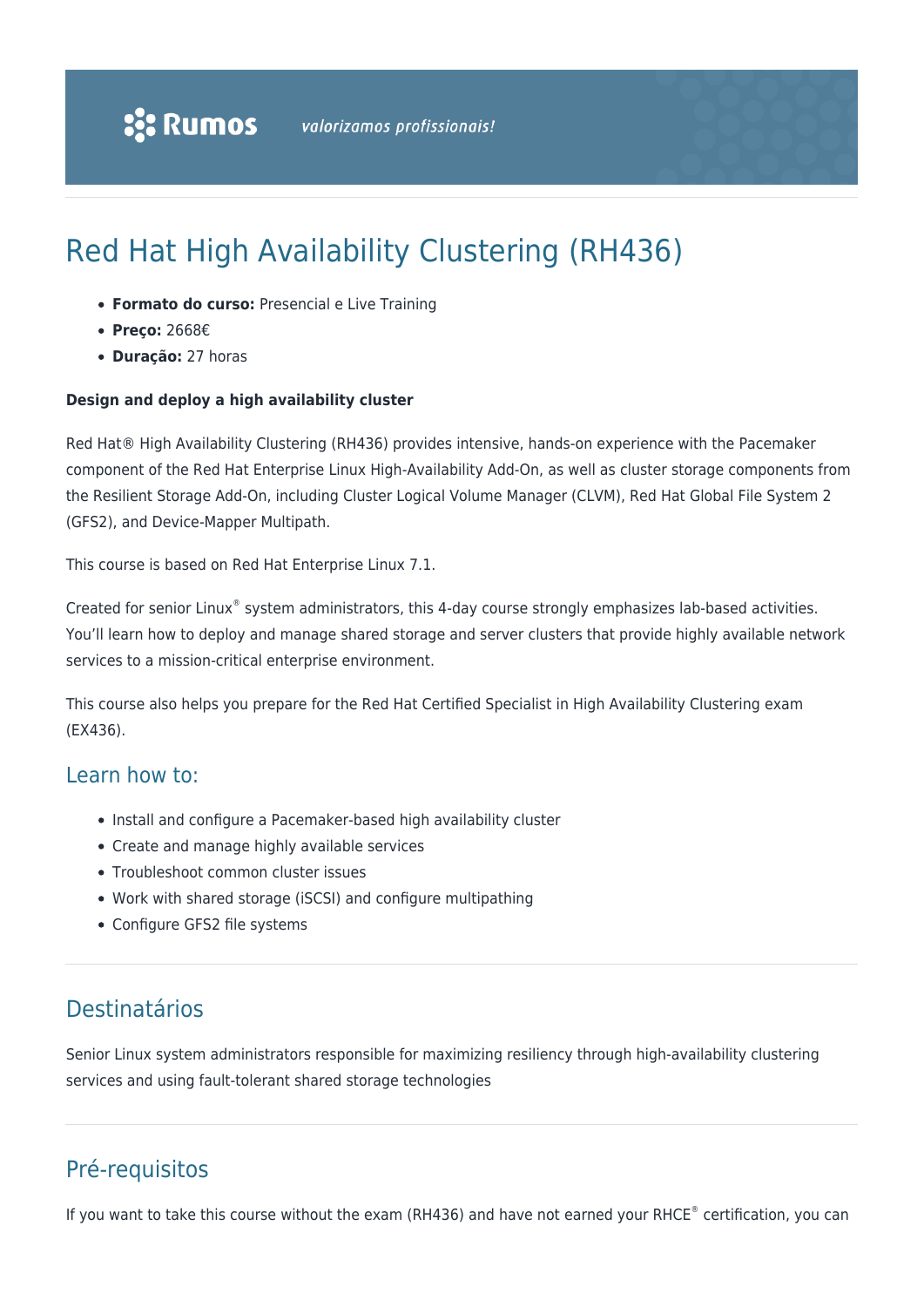confirm that you have the necessary knowledge by passing the **[online skills assessment](https://www.redhat.com/rhtapps/assessment/?partner=rumos)**.

# Objectivos

#### **Impact on the organization**

This course is intended to develop the skills needed to produce highly available, more resilient, mission critical applications, resulting in reduced downtime and easier hardware maintenance.

#### **Impact on the individual**

As a result of attending this course, students should be able to create, manage, and troubleshoot highly available network services and tightly-coupled cluster storage for business-critical applications.

Students should be able to demonstrate the following skills:

- Improve application uptime by using high availability clustering
- Manage storage in an high availability environment using iSCSI initiators, HA-LVM or CLVM as appropriate, and GFS2 cluster file systems
- Implement strategies to identify single points of failure in high availability clusters and eliminate them

# Programa

#### **Clusters and storage**

Get an overview of storage and cluster technologies.

#### **Create high-availability clusters**

Review and create the architecture of Pacemaker-based high-availability clusters.

#### **Nodes and quorum**

Review cluster node membership and how quorum is used to control clusters.

#### **Fencing**

Understand fencing and fencing configuration.

#### **Resource groups**

Create and configure simple resource groups to provide high-availability services to clients.

#### **Troubleshoot high-availability clusters**

Identify and troubleshoot cluster problems.

#### **Complex resource groups**